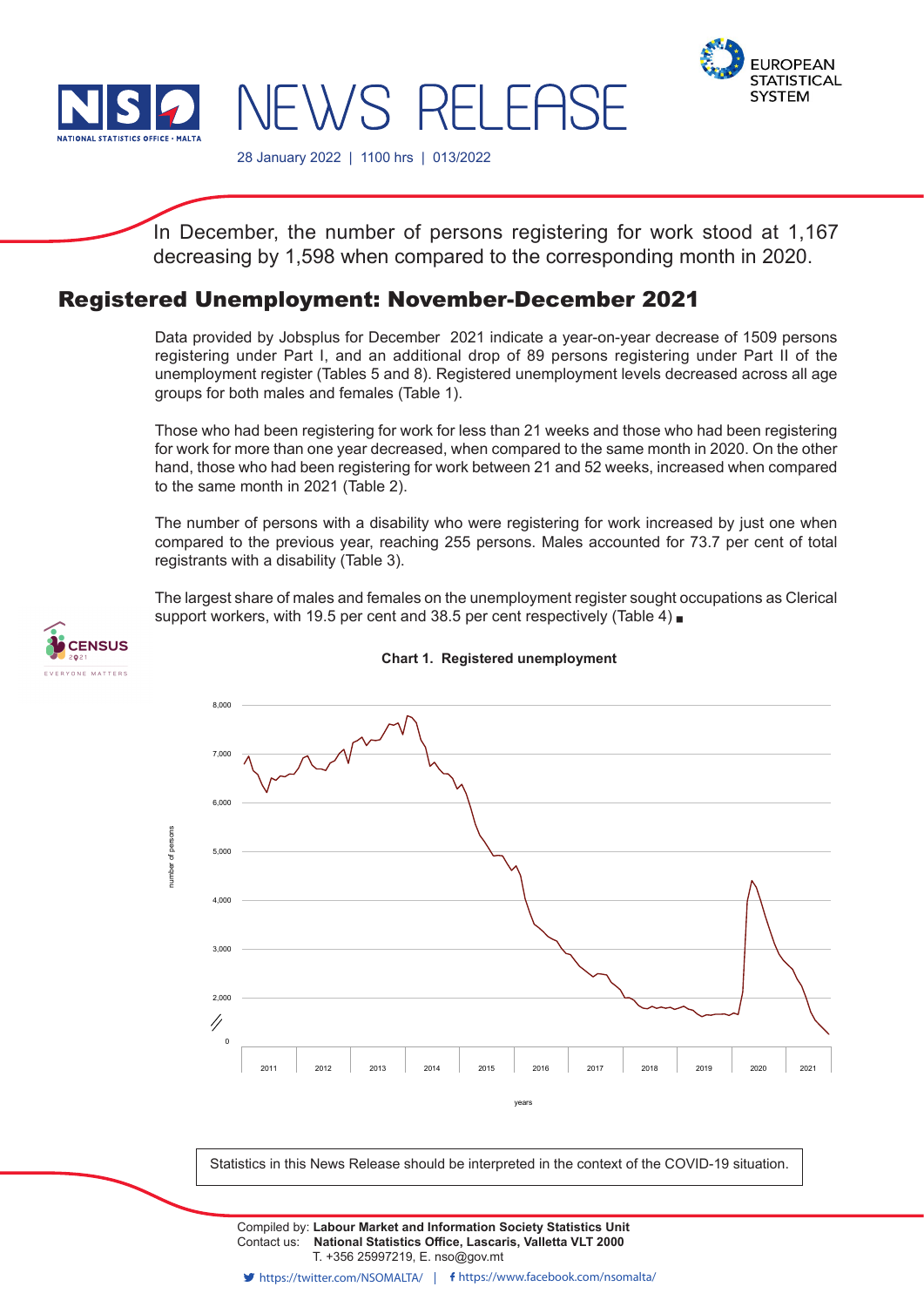| Table 1. Persons registering for work under Part I and Part II of the unemployment register by period, region, age group and sex |
|----------------------------------------------------------------------------------------------------------------------------------|
|----------------------------------------------------------------------------------------------------------------------------------|

| Age group    |              | Annual average 2019 |              |              | Annual average 2020 |              |              | November 2020 |              |              | November 2021  |              |              | December 2020 |              |              | December 2021           |              |
|--------------|--------------|---------------------|--------------|--------------|---------------------|--------------|--------------|---------------|--------------|--------------|----------------|--------------|--------------|---------------|--------------|--------------|-------------------------|--------------|
| and sex      | <b>Malta</b> | Gozo                | <b>Total</b> | <b>Malta</b> | Gozo                | <b>Total</b> | <b>Malta</b> | Gozo          | <b>Total</b> | <b>Malta</b> | Gozo           | <b>Total</b> | <b>Malta</b> | Gozo          | <b>Total</b> | <b>Malta</b> | Gozo                    | <b>Total</b> |
|              |              |                     |              |              |                     |              |              |               |              |              |                |              |              |               |              |              |                         |              |
| Under 20     | 81           | 5                   | 86           | 150          | 11                  | 161          | 145          | 11            | 156          | 72           | 9              | 81           | 142          | 12            | 154          | 73           | 6                       | 79           |
| Males        | 53           | $\overline{2}$      | 55           | 91           | $\overline{7}$      | 98           | 91           | 8             | 99           | 54           | $\overline{7}$ | 61           | 96           | 9             | 105          | 55           | $\overline{4}$          | 59           |
| Females      | 28           | 3                   | 31           | 59           | $\overline{4}$      | 63           | 54           | 3             | 57           | 18           | $\overline{2}$ | 20           | 46           | 3             | 49           | 18           | $\sqrt{2}$              | 20           |
| 20-24        | 100          | 15                  | 115          | 299          | 31                  | 330          | 249          | 33            | 282          | 112          | 16             | 128          | 232          | 32            | 264          | 112          | 19                      | 131          |
| Males        | 67           | 11                  | 78           | 183          | 20                  | 203          | 155          | 23            | 178          | 71           | 11             | 82           | 144          | 21            | 165          | 70           | 14                      | 84           |
| Females      | 33           | $\overline{4}$      | 37           | 116          | 11                  | 127          | 94           | 10            | 104          | 41           | 5              | 46           | 88           | 11            | 99           | 42           | $\sqrt{5}$              | $47\,$       |
|              |              |                     |              |              |                     |              |              |               |              |              |                |              |              |               |              |              |                         |              |
| 25-29        | 101          | 10                  | 111          | 329          | 20                  | 349          | 281          | 13            | 294          | 71           | 4              | 75           | 254          | 13            | 267          | 79           | $\overline{\mathbf{r}}$ | 86           |
| Males        | 66           | 6                   | 72           | 189          | 11                  | 200          | 175          | 8             | 183          | 47           | $\overline{2}$ | 49           | 163          | 10            | 173          | 58           | $\overline{\mathbf{4}}$ | 62           |
| Females      | 35           | $\overline{4}$      | 39           | 140          | 9                   | 149          | 106          | 5             | 111          | 24           | $\overline{2}$ | 26           | 91           | 3             | 94           | 21           | 3                       | 24           |
|              |              |                     |              |              |                     |              |              |               |              |              |                |              |              |               |              |              |                         |              |
| 30-44        | 471          | 51                  | 522          | 971          | 70                  | 1,041        | 872          | 59            | 931          | 327          | 35             | 362          | 845          | 56            | 901          | 303          | 33                      | 336          |
| Males        | 350          | 35                  | 385          | 610          | 46                  | 656          | 556          | 41            | 597          | 236          | 25             | 261          | 544          | 39            | 583          | 213          | 24                      | 237          |
| Females      | 121          | 16                  | 137          | 361          | 24                  | 385          | 316          | 18            | 334          | 91           | 10             | 101          | 301          | 17            | 318          | 90           | 9                       | 99           |
|              |              |                     |              |              |                     |              |              |               |              |              |                |              |              |               |              |              |                         |              |
| 45 and over  | 780          | 86                  | 866          | 1,190        | 89                  | 1,279        | 1,163        | 72            | 1,235        | 488          | 42             | 530          | 1,110        | 69            | 1,179        | 492          | 43                      | 535          |
| Males        | 547          | 50                  | 597          | 785          | 48                  | 833          | 757          | 41            | 798          | 360          | 22             | 382          | 731          | 37            | 768          | 364          | 23                      | 387          |
| Females      | 233          | 36                  | 269          | 405          | 41                  | 446          | 406          | 31            | 437          | 128          | 20             | 148          | 379          | 32            | 411          | 128          | 20                      | 148          |
|              |              |                     |              |              |                     |              |              |               |              |              |                |              |              |               |              |              |                         |              |
| <b>Total</b> | 1,533        | 167                 | 1,700        | 2,939        | 221                 | 3,160        | 2,710        | 188           | 2,898        | 1,070        | 106            | 1,176        | 2,583        | 182           | 2,765        | 1,059        | 108                     | 1,167        |
| Males        | 1,083        | 104                 | 1,187        | 1,858        | 132                 | 1,990        | 1,734        | 121           | 1,855        | 768          | 67             | 835          | 1,678        | 116           | 1,794        | 760          | 69                      | 829          |
| Females      | 450          | 63                  | 513          | 1,081        | 89                  | 1,170        | 976          | 67            | 1,043        | 302          | 39             | 341          | 905          | 66            | 971          | 299          | 39                      | 338          |
|              |              |                     |              |              |                     |              |              |               |              |              |                |              |              |               |              |              |                         |              |

 $\sim$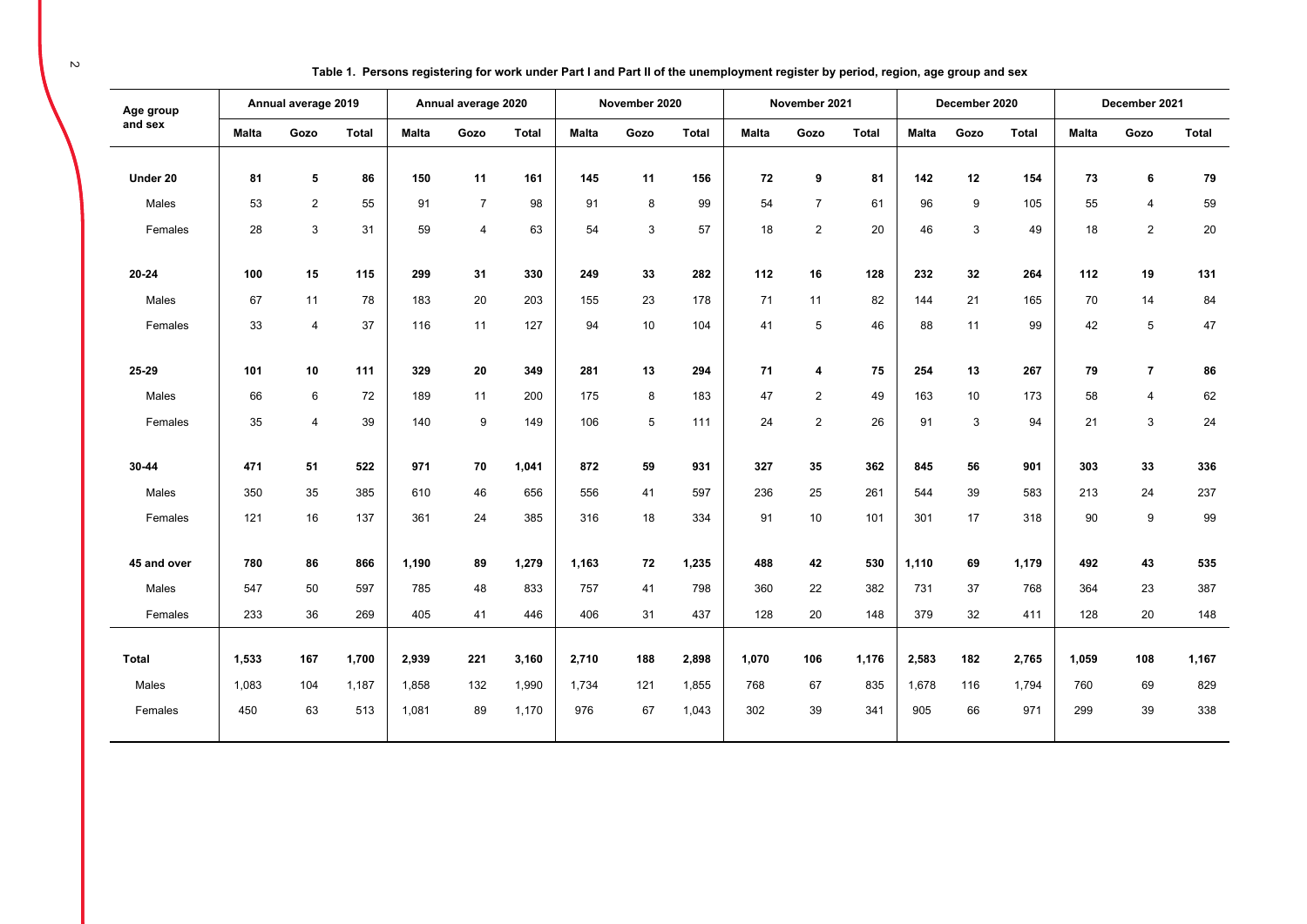| <b>Duration of</b>      | Annual average |       | <b>November</b> |       | <b>December</b> |       |
|-------------------------|----------------|-------|-----------------|-------|-----------------|-------|
| registration<br>and sex | 2019           | 2020  | 2020            | 2021  | 2020            | 2021  |
| Under 21 weeks          | 698            | 1,925 | 1,358           | 643   | 1,272           | 639   |
| Males                   | 467            | 1,144 | 841             | 450   | 795             | 450   |
| Females                 | 231            | 781   | 517             | 193   | 477             | 189   |
| 21 to 52 weeks          | 262            | 632   | 948             | 152   | 899             | 162   |
| <b>Males</b>            | 192            | 405   | 578             | 115   | 559             | 116   |
| Females                 | 70             | 227   | 370             | 37    | 340             | 46    |
| Over 1 year             | 740            | 603   | 592             | 381   | 594             | 366   |
| Males                   | 528            | 441   | 436             | 270   | 440             | 263   |
| Females                 | 212            | 162   | 156             | 111   | 154             | 103   |
| <b>Total</b>            | 1,700          | 3,160 | 2,898           | 1,176 | 2,765           | 1,167 |
| Males                   | 1,187          | 1,990 | 1,855           | 835   | 1,794           | 829   |
| Females                 | 513            | 1,170 | 1,043           | 341   | 971             | 338   |
|                         |                |       |                 |       |                 |       |

### **Table 2. Persons registering for work under Part I and Part II of the unemployment register by period, duration of registration and sex**

**Table 3. Persons with a disability registering for work under Part I and Part II of the unemployment register by period, type of registration and sex**

|                                     |     |       | Annual average |       |              | <b>November</b> |     |       |      | <b>December</b> |     |       |
|-------------------------------------|-----|-------|----------------|-------|--------------|-----------------|-----|-------|------|-----------------|-----|-------|
| <b>Registration type</b><br>and sex |     | 2019  |                | 2020  | 2020         |                 |     | 2021  | 2020 |                 |     | 2021  |
|                                     | No. | %     | No.            | $\%$  | No.          | $\%$            | No. | $\%$  | No.  | $\%$            | No. | $\%$  |
| Total (Part I)                      | 212 | 100.0 | 237            | 100.0 | 227          | 100.0           | 248 | 100.0 | 244  | 100.0           | 251 | 100.0 |
| Males                               | 147 | 69.3  | 165            | 69.6  | 155          | 68.3            | 185 | 74.6  | 175  | 71.7            | 185 | 73.7  |
| Females                             | 65  | 30.7  | 72             | 30.4  | 72           | 31.7            | 63  | 25.4  | 69   | 28.3            | 66  | 26.3  |
| <b>Total (Part II)</b>              | 9   | 100.0 | 13             | 100.0 | 15           | 100.0           | 8   | 100.0 | 10   | 100.0           | 4   | 100.0 |
| Males                               | 7   | 77.8  | 11             | 84.6  | 14           | 93.3            | 5   | 62.5  | 9    | 90.0            | 3   | 75.0  |
| Females                             | 2   | 22.2  | 2              | 15.4  | $\mathbf{1}$ | 6.7             | 3   | 37.5  | 1    | 10.0            | 1   | 25.0  |
| Total (Parts I and II)              | 221 | 100.0 | 250            | 100.0 | 242          | 100.0           | 256 | 100.0 | 254  | 100.0           | 255 | 100.0 |
| Males                               | 154 | 69.7  | 176            | 70.4  | 169          | 69.8            | 190 | 74.2  | 184  | 72.4            | 188 | 73.7  |
| Females                             | 67  | 30.3  | 74             | 29.6  | 73           | 30.2            | 66  | 25.8  | 70   | 27.6            | 67  | 26.3  |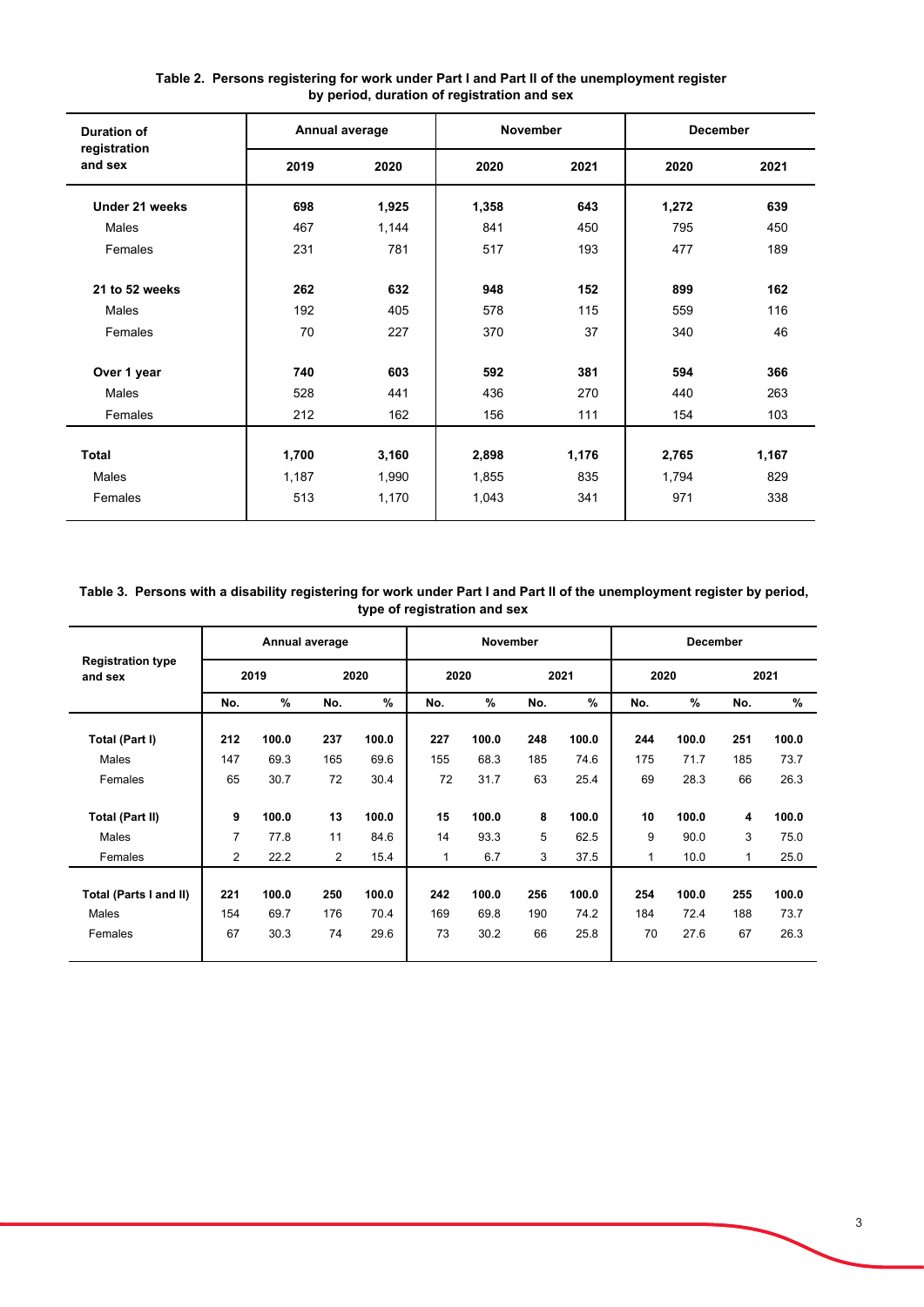**Table 4. Persons registering for work under Part I and Part II of the unemployment register by period, sex and main type of occupation sought** 

|                                                    |              |       | Annual average 2019 |       |       |       |              |       | November 2020 |       |       |       |              |       | December 2020 |       |       |       |
|----------------------------------------------------|--------------|-------|---------------------|-------|-------|-------|--------------|-------|---------------|-------|-------|-------|--------------|-------|---------------|-------|-------|-------|
| Occupation (ISCO 08)                               | <b>Males</b> |       | Females             |       | Total |       | <b>Males</b> |       | Females       |       | Total |       | <b>Males</b> |       | Females       |       | Total |       |
|                                                    | No.          | %     | No.                 | %     | No.   | %     | No.          | $\%$  | No.           | $\%$  | No.   | %     | No.          | %     | No.           | $\%$  | No.   | %     |
| Managers                                           | 69           | 5.8   | 26                  | 5.1   | 95    | 5.6   | 179          | 9.6   | 110           | 10.5  | 289   | 10.0  | 182          | 10.1  | 95            | 9.8   | 277   | 10.0  |
| Professionals                                      | 130          | 11.0  | 40                  | 7.8   | 170   | 10.0  | 200          | 10.8  | 74            | 7.1   | 274   | 9.5   | 186          | 10.4  | 67            | 6.9   | 253   | 9.2   |
| Technicians and associate professionals            | 151          | 12.7  | 88                  | 17.2  | 239   | 14.1  | 325          | 17.5  | 208           | 19.9  | 533   | 18.4  | 304          | 16.9  | 190           | 19.6  | 494   | 17.9  |
| Clerical support workers                           | 221          | 18.6  | 200                 | 39.0  | 421   | 24.8  | 376          | 20.3  | 379           | 36.3  | 755   | 26.1  | 387          | 21.6  | 368           | 37.9  | 755   | 27.3  |
| Service and sales workers                          | 169          | 14.2  | 102                 | 19.9  | 271   | 15.9  | 250          | 13.5  | 198           | 19.0  | 448   | 15.5  | 241          | 13.4  | 178           | 18.3  | 419   | 15.2  |
| Skilled agricultural, forestry and fishery workers | 46           | 3.9   | 2                   | 0.4   | 48    | 2.8   | 62           | 3.3   |               | 0.1   | 63    | 2.2   | 56           | 3.1   |               | 0.1   | 57    | 2.1   |
| Craft and related trades workers                   | 171          | 14.4  | 6                   | 1.2   | 177   | 10.4  | 161          | 8.7   | 9             | 0.9   | 170   | 5.9   | 157          | 8.8   | 11            | 1.1   | 168   | 6.1   |
| Plant and machine operators and assemblers         | 95           | 8.0   | 29                  | 5.7   | 124   | 7.3   | 131          | 7.1   | 43            | 4.1   | 174   | 6.0   | 130          | 7.2   | 40            | 4.1   | 170   | 6.1   |
| Elementary occupations                             | 135          | 11.4  | 20                  | 3.9   | 155   | 9.1   | 171          | 9.2   | 21            | 2.0   | 192   | 6.6   | 151          | 8.4   | 21            | 2.2   | 172   | 6.2   |
| <b>Total</b>                                       | 1.187        | 100.0 | 513                 | 100.0 | 1,700 | 100.0 | 1,855        | 100.0 | 1,043         | 100.0 | 2,898 | 100.0 | 1,794        | 100.0 | 971           | 100.0 | 2,765 | 100.0 |

|                                                    |       |       | Annual average 2020 |       |       |       |              |               | Novembr 2021 |       |              |       |              |       | December 2021 |       |       |       |
|----------------------------------------------------|-------|-------|---------------------|-------|-------|-------|--------------|---------------|--------------|-------|--------------|-------|--------------|-------|---------------|-------|-------|-------|
| Occupation (ISCO 08)                               | Males |       | Females             |       | Total |       | <b>Males</b> |               | Females      |       | <b>Total</b> |       | <b>Males</b> |       | Females       |       | Total |       |
|                                                    | No.   | %     | No.                 | %     | No.   | %     | No.          | $\frac{9}{6}$ | No.          | %     | No.          | %     | No.          | %     | No.           | %     | No.   | %     |
| Managers                                           | 183   | 9.2   | 103                 | 8.8   | 286   | 9.1   | 69           | 8.3           | 22           | 6.5   | 91           | 7.7   | 66           | 8.0   | 29            | 8.6   | 95    | 8.1   |
| Professionals                                      | 212   | 10.7  | 93                  | 7.9   | 305   | 9.7   | 89           | 10.7          | 33           | 9.7   | 122          | 10.4  | 93           | 11.2  | 35            | 10.4  | 128   | 11.0  |
| Technicians and associate professionals            | 341   | 17.1  | 231                 | 19.7  | 572   | 18.1  | 150          | 18.0          | 55           | 16.1  | 205          | 17.4  | 146          | 17.6  | 61            | 18.0  | 207   | 17.7  |
| Clerical support workers                           | 410   | 20.6  | 418                 | 35.7  | 828   | 26.2  | 164          | 19.6          | 148          | 43.4  | 312          | 26.5  | 162          | 19.5  | 130           | 38.5  | 292   | 25.0  |
| Service and sales workers                          | 254   | 12.8  | 223                 | 19.1  | 477   | 15.1  | 106          | 12.7          | 56           | 16.4  | 162          | 13.8  | 106          | 12.8  | 55            | 16.3  | 161   | 13.8  |
| Skilled agricultural, forestry and fishery workers | 53    | 2.7   |                     | 0.1   | 54    | 1.7   | 28           | 3.4           | $\Omega$     | 0.0   | 28           | 2.4   | 25           | 3.0   | 0             | 0.0   | 25    | 2.1   |
| Craft and related trades workers                   | 200   | 10.1  | 11                  | 0.9   | 211   | 6.7   | 85           | 10.2          | 6            | 1.8   | 91           | 7.7   | 81           | 9.8   | 6             | 1.8   | 87    | 7.5   |
| Plant and machine operators and assemblers         | 149   | 7.5   | 48                  | 4.1   | 197   | 6.2   | 56           | 6.7           | 16           | 4.7   | 72           | 6.1   | 61           | 7.4   | 16            | 4.7   | 77    | 6.6   |
| Elementary occupations                             | 188   | 9.4   | 42                  | 3.6   | 230   | 7.3   | 88           | 10.5          | $\mathbf{b}$ | 1.5   | 93           | 7.9   | 89           | 10.7  | 6             | 1.8   | 95    | 8.1   |
| Total                                              | 1,990 | 100.0 | 1,170               | 100.0 | 3,160 | 100.0 | 835          | 100.0         | 341          | 100.0 | 1,176        | 100.0 | 829          | 100.0 | 338           | 100.0 | 1,167 | 100.0 |

Note: Percentage totals may not add up due to rounding.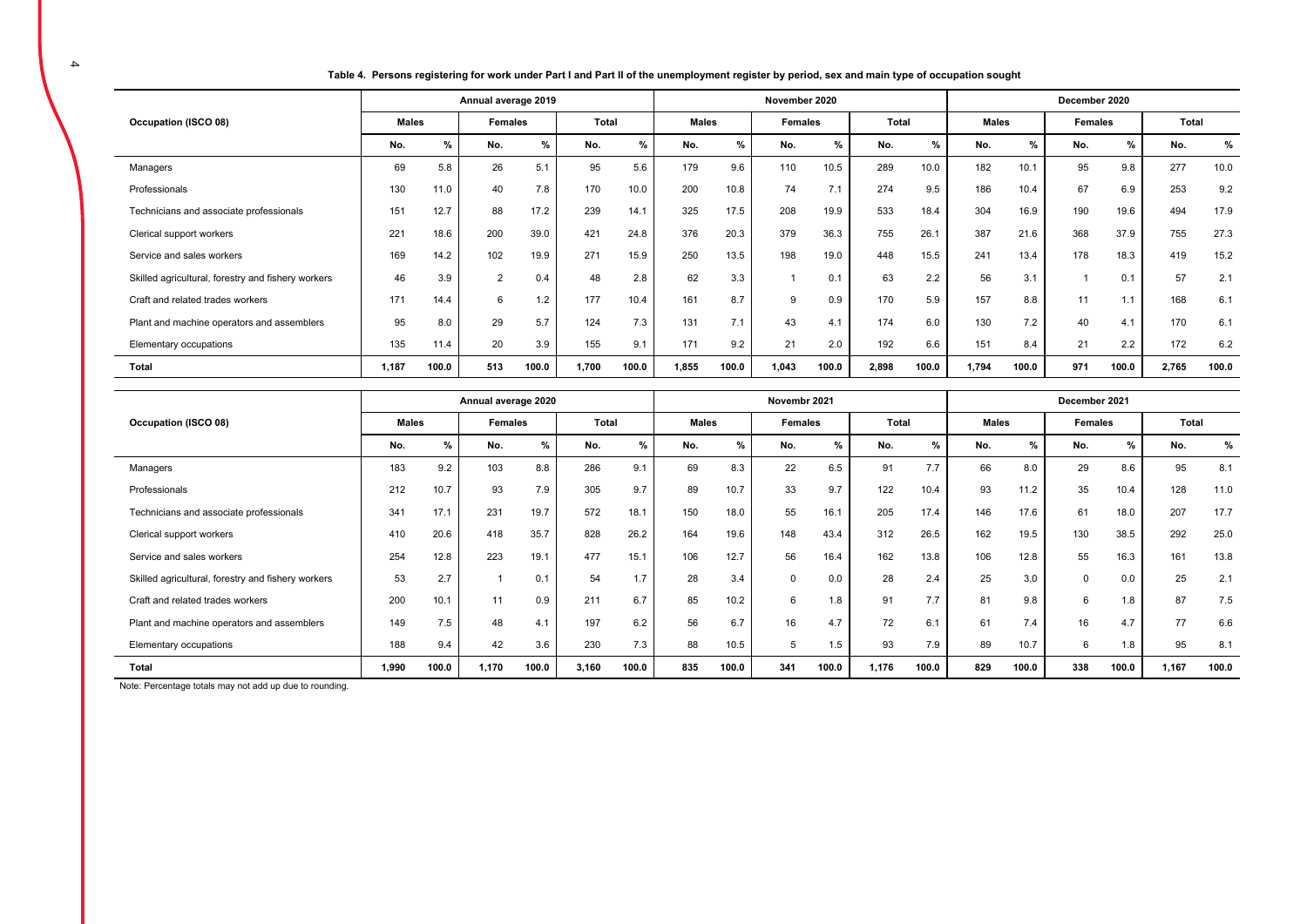| Age group    |              | Annual average 2019 |              |              | Annual average 2020 |              |              | November 2020  |              |              | November 2021  |       |              | December 2020 |              |       | December 2021  |              |
|--------------|--------------|---------------------|--------------|--------------|---------------------|--------------|--------------|----------------|--------------|--------------|----------------|-------|--------------|---------------|--------------|-------|----------------|--------------|
| and sex      | <b>Malta</b> | Gozo                | <b>Total</b> | <b>Malta</b> | Gozo                | <b>Total</b> | <b>Malta</b> | Gozo           | <b>Total</b> | <b>Malta</b> | Gozo           | Total | <b>Malta</b> | Gozo          | <b>Total</b> | Malta | Gozo           | <b>Total</b> |
| Under 20     | 71           | 5                   | 76           | 139          | 11                  | 150          | 134          | 11             | 145          | 64           | 9              | 73    | 133          | 12            | 145          | 65    | 6              | 71           |
| Males        | 47           | 2                   | 49           | 85           | $\overline{7}$      | 92           | 86           | 8              | 94           | 46           | $\overline{7}$ | 53    | 90           | 9             | 99           | 47    | 4              | 51           |
| Females      | 24           | 3                   | 27           | 54           | 4                   | 58           | 48           | 3              | 51           | 18           | $\overline{2}$ | 20    | 43           | 3             | 46           | 18    | $\overline{2}$ | 20           |
|              |              |                     |              |              |                     |              |              |                |              |              |                |       |              |               |              |       |                |              |
| 20-24        | 83           | 12                  | 95           | 266          | 28                  | 294          | 224          | 31             | 255          | 96           | 14             | 110   | 202          | 30            | 232          | 96    | 16             | 112          |
| Males        | 56           | 9                   | 65           | 160          | 17                  | 177          | 138          | 21             | 159          | 59           | 9              | 68    | 124          | 19            | 143          | 58    | 11             | 69           |
| Females      | 27           | 3                   | 30           | 106          | 11                  | 117          | 86           | 10             | 96           | 37           | 5              | 42    | 78           | 11            | 89           | 38    | 5              | 43           |
|              |              |                     |              |              |                     |              |              |                |              |              |                |       |              |               |              |       |                |              |
| 25-29        | 86           | 9                   | 95           | 293          | 18                  | 311          | 248          | 12             | 260          | 62           | 3              | 65    | 224          | 13            | 237          | 68    | 5              | 73           |
| Males        | 55           | 6                   | 61           | 166          | 10                  | 176          | 153          | $\overline{7}$ | 160          | 42           | $\overline{c}$ | 44    | 141          | 10            | 151          | 50    | 3              | 53           |
| Females      | 31           | 3                   | 34           | 127          | 8                   | 135          | 95           | 5              | 100          | 20           | $\mathbf{1}$   | 21    | 83           | 3             | 86           | 18    | $\overline{c}$ | 20           |
|              |              |                     |              |              |                     |              |              |                |              |              |                |       |              |               |              |       |                |              |
| 30-44        | 416          | 47                  | 463          | 873          | 65                  | 938          | 765          | 56             | 821          | 255          | 33             | 288   | 754          | 52            | 806          | 246   | 32             | 278          |
| Males        | 309          | 32                  | 341          | 544          | 43                  | 587          | 489          | 38             | 527          | 192          | 24             | 216   | 487          | 35            | 522          | 179   | 23             | 202          |
| Females      | 107          | 15                  | 122          | 329          | 22                  | 351          | 276          | 18             | 294          | 63           | 9              | 72    | 267          | 17            | 284          | 67    | 9              | 76           |
| 45 and over  | 729          | 84                  | 813          | 1,103        | 84                  | 1,187        | 1,094        | 65             | 1,159        | 423          | 40             | 463   | 1,036        | 61            | 1,097        | 432   | 42             | 474          |
| Males        | 510          |                     | 559          | 723          |                     | 767          |              | 35             |              | 308          | 22             | 330   | 681          |               | 712          | 313   | 22             |              |
|              |              | 49                  |              |              | 44                  |              | 710          |                | 745          |              |                |       |              | 31            |              |       |                | 335          |
| Females      | 219          | 35                  | 254          | 380          | 40                  | 420          | 384          | 30             | 414          | 115          | 18             | 133   | 355          | 30            | 385          | 119   | 20             | 139          |
| <b>Total</b> | 1,385        | 157                 | 1,542        | 2,674        | 206                 | 2,880        | 2,465        | 175            | 2,640        | 900          | 99             | 999   | 2,349        | 168           | 2,517        | 907   | 101            | 1,008        |
| Males        | 977          | 98                  | 1,075        | 1,678        | 121                 | 1,799        | 1,576        | 109            | 1,685        | 647          | 64             | 711   | 1,523        | 104           | 1,627        | 647   | 63             | 710          |
| Females      | 408          | 59                  | 467          | 996          | 85                  | 1,081        | 889          | 66             | 955          | 253          | 35             | 288   | 826          | 64            | 890          | 260   | 38             | 298          |
|              |              |                     |              |              |                     |              |              |                |              |              |                |       |              |               |              |       |                |              |

#### **Table 5. Persons registering for work under Part I of the unemployment register by period, region, age group and sex**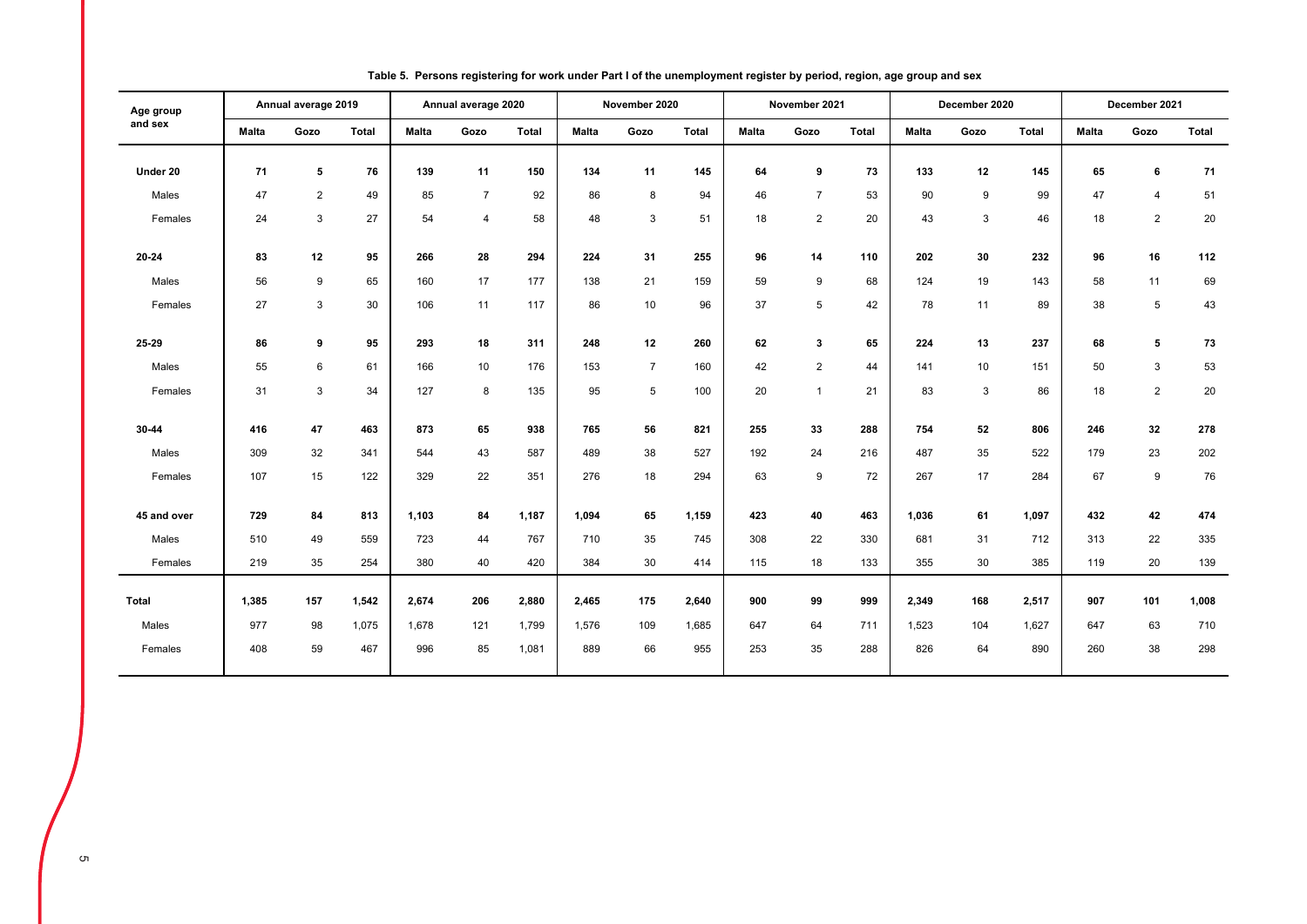|  | Table 6. Persons registering for work under Part I of the unemployment register by period, duration of registration and sex |
|--|-----------------------------------------------------------------------------------------------------------------------------|
|--|-----------------------------------------------------------------------------------------------------------------------------|

| <b>Duration of</b>      | Annual average |       | <b>November</b> |      | <b>December</b> |       |
|-------------------------|----------------|-------|-----------------|------|-----------------|-------|
| registration<br>and sex | 2019           | 2020  | 2020            | 2021 | 2020            | 2021  |
| Under 21 weeks          | 550            | 1,664 | 1,120           | 474  | 1,042           | 484   |
| Males                   | 363            | 967   | 684             | 331  | 636             | 334   |
| Females                 | 187            | 697   | 436             | 143  | 406             | 150   |
|                         |                |       |                 |      |                 |       |
| 21 to 52 weeks          | 252            | 613   | 928             | 144  | 881             | 158   |
| Males                   | 184            | 391   | 565             | 110  | 551             | 113   |
| Females                 | 68             | 222   | 363             | 34   | 330             | 45    |
|                         |                |       |                 |      |                 |       |
| Over 1 year             | 740            | 603   | 592             | 381  | 594             | 366   |
| Males                   | 528            | 441   | 436             | 270  | 440             | 263   |
| Females                 | 212            | 162   | 156             | 111  | 154             | 103   |
|                         |                |       |                 |      |                 |       |
| <b>Total</b>            | 1,542          | 2,880 | 2,640           | 999  | 2,517           | 1,008 |
| Males                   | 1,075          | 1,799 | 1,685           | 711  | 1,627           | 710   |
| Females                 | 467            | 1,081 | 955             | 288  | 890             | 298   |
|                         |                |       |                 |      |                 |       |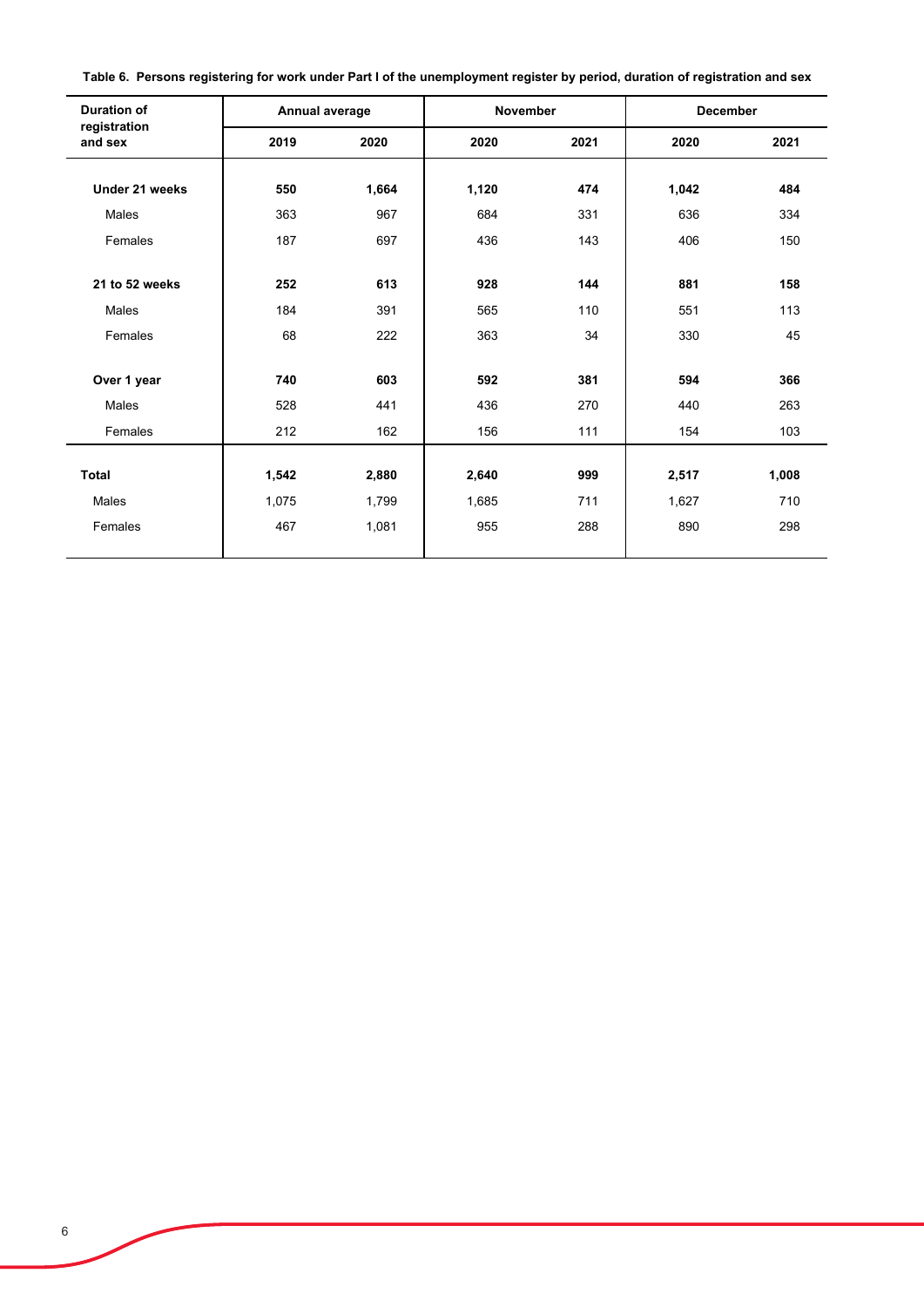|                                                    |              |               | Annual average 2019 |       |       |       |              |               | Novmber 2020   |       |       |       |              |               | December 2020 |       |       |       |
|----------------------------------------------------|--------------|---------------|---------------------|-------|-------|-------|--------------|---------------|----------------|-------|-------|-------|--------------|---------------|---------------|-------|-------|-------|
| Occupation (ISCO 08)                               | <b>Males</b> |               | Females             |       | Total |       | <b>Males</b> |               | <b>Females</b> |       | Total |       | <b>Males</b> |               | Females       |       | Total |       |
|                                                    | No.          | $\frac{9}{6}$ | No.                 | %     | No.   | $\%$  | No.          | $\frac{9}{6}$ | No.            | $\%$  | No.   | $\%$  | No.          | $\frac{9}{6}$ | No.           | %     | No.   | %     |
| Managers                                           | 61           | 5.7           | 24                  | 5.1   | 85    | 5.5   | 160          | 9.5           | 99             | 10.4  | 259   | 9.8   | 161          | 9.9           | 83            | 9.3   | 244   | 9.7   |
| Professionals                                      | 121          | 11.3          | 37                  | 7.9   | 158   | 10.2  | 189          | 11.2          | 69             | 7.2   | 258   | 9.8   | 175          | 10.8          | 64            | 7.2   | 239   | 9.5   |
| Technicians and associate professionals            | 135          | 12.6          | 80                  | 17.1  | 215   | 13.9  | 296          | 17.6          | 192            | 20.1  | 488   | 18.5  | 280          | 17.2          | 176           | 19.8  | 456   | 18.1  |
| Clerical support workers                           | 199          | 18.5          | 178                 | 38.1  | 377   | 24.4  | 334          | 19.8          | 347            | 36.3  | 681   | 25.8  | 340          | 20.9          | 334           | 37.5  | 674   | 26.8  |
| Service and sales workers                          | 155          | 14.4          | 94                  | 20.1  | 249   | 16.1  | 227          | 13.5          | 179            | 18.7  | 406   | 15.4  | 221          | 13.6          | 164           | 18.4  | 385   | 15.3  |
| Skilled agricultural, forestry and fishery workers | 42           | 3.9           | $\overline{2}$      | 0.4   | 44    | 2.9   | 53           | 3.1           |                | 0.1   | 54    | 2.0   | 48           | 3.0           |               | 0.1   | 49    | 1.9   |
| Craft and related trades workers                   | 154          | 14.3          | 6                   | 1.3   | 160   | 10.4  | 147          | 8.7           | 9              | 0.9   | 156   | 5.9   | 141          | 8.7           | 11            | 1.2   | 152   | 6.0   |
| Plant and machine operators and assemblers         | 85           | 7.9           | 27                  | 5.8   | 112   | 7.3   | 124          | 7.4           | 38             | 4.0   | 162   | 6.1   | 119          | 7.3           | 37            | 4.2   | 156   | 6.2   |
| Elementary occupations                             | 123          | 11.4          | 19                  | 4.1   | 142   | 9.2   | 155          | 9.2           | 21             | 2.2   | 176   | 6.7   | 142          | 8.7           | 20            | 2.2   | 162   | 6.4   |
| <b>Total</b>                                       | 1,075        | 100.0         | 467                 | 100.0 | 1,542 | 100.0 | 1,685        | 100.0         | 955            | 100.0 | 2,640 | 100.0 | 1,627        | 100.0         | 890           | 100.0 | 2,517 | 100.0 |

#### **Table 7. Persons registering for work under Part I of the unemployment register by period, sex and main type of occupation sought**

|                                                    |              |               | Annual average 2020 |       |       |       |              |       | November 2021  |       |              |       |              |       | December 2021 |       |       |       |
|----------------------------------------------------|--------------|---------------|---------------------|-------|-------|-------|--------------|-------|----------------|-------|--------------|-------|--------------|-------|---------------|-------|-------|-------|
| Occupation (ISCO 08)                               | <b>Males</b> |               | <b>Females</b>      |       | Total |       | <b>Males</b> |       | <b>Females</b> |       | <b>Total</b> |       | <b>Males</b> |       | Females       |       | Total |       |
|                                                    | No.          | $\frac{9}{6}$ | No.                 | %     | No.   | $\%$  | No.          | $\%$  | No.            | %     | No.          | $\%$  | No.          | %     | No.           | %     | No.   | %     |
| Managers                                           | 164          | 9.1           | 95                  | 8.8   | 259   | 9.0   | 53           | 7.5   | 17             | 5.9   | 70           | 7.0   | 57           | 8.0   | 24            | 8.1   | 81    | 8.0   |
| Professionals                                      | 197          | 11.0          | 87                  | 8.0   | 284   | 9.9   | 78           | 11.0  | 29             | 10.1  | 107          | 10.7  | 80           | 11.3  | 32            | 10.7  | 112   | 11.1  |
| Technicians and associate professionals            | 304          | 16.9          | 212                 | 19.6  | 516   | 17.9  | 123          | 17.3  | 48             | 16.7  | 171          | 17.1  | 125          | 17.6  | 51            | 17.1  | 176   | 17.5  |
| Clerical support workers                           | 370          | 20.6          | 386                 | 35.7  | 756   | 26.3  | 143          | 20.1  | 122            | 42.4  | 265          | 26.5  | 142          | 20.0  | 112           | 37.6  | 254   | 25.2  |
| Service and sales workers                          | 227          | 12.6          | 204                 | 18.9  | 431   | 15.0  | 92           | 12.9  | 47             | 16.3  | 139          | 13.9  | 92           | 13.0  | 51            | 17.1  | 143   | 14.2  |
| Skilled agricultural, forestry and fishery workers | 48           | 2.7           |                     | 0.1   | 49    | 1.7   | 25           | 3.5   |                |       | 25           | 2.5   | 22           | 3.1   | -             |       | 22    | 2.2   |
| Craft and related trades workers                   | 179          | 9.9           | 11                  | 1.0   | 190   | 6.6   | 74           | 10.4  | 5              | 1.7   | 79           | 7.9   | 70           | 9.9   | 6             | 2.0   | 76    | 7.5   |
| Plant and machine operators and assemblers         | 138          | 7.7           | 46                  | 4.3   | 184   | 6.4   | 49           | 6.9   | 16             | 5.6   | 65           | 6.5   | 51           | 7.2   | 16            | 5.4   | 67    | 6.6   |
| Elementary occupations                             | 172          | 9.6           | 39                  | 3.6   | 211   | 7.3   | 74           | 10.4  | 4              | 1.4   | 78           | 7.8   | 71           | 10.0  | 6             | 2.0   | 77    | 7.6   |
| Total                                              | 1.799        | 100.0         | 1,081               | 100.0 | 2,880 | 100.0 | 711          | 100.0 | 288            | 100.0 | 999          | 100.0 | 710          | 100.0 | 298           | 100.0 | 1,008 | 100.0 |

Note: Percentage totals may not add up due to rounding.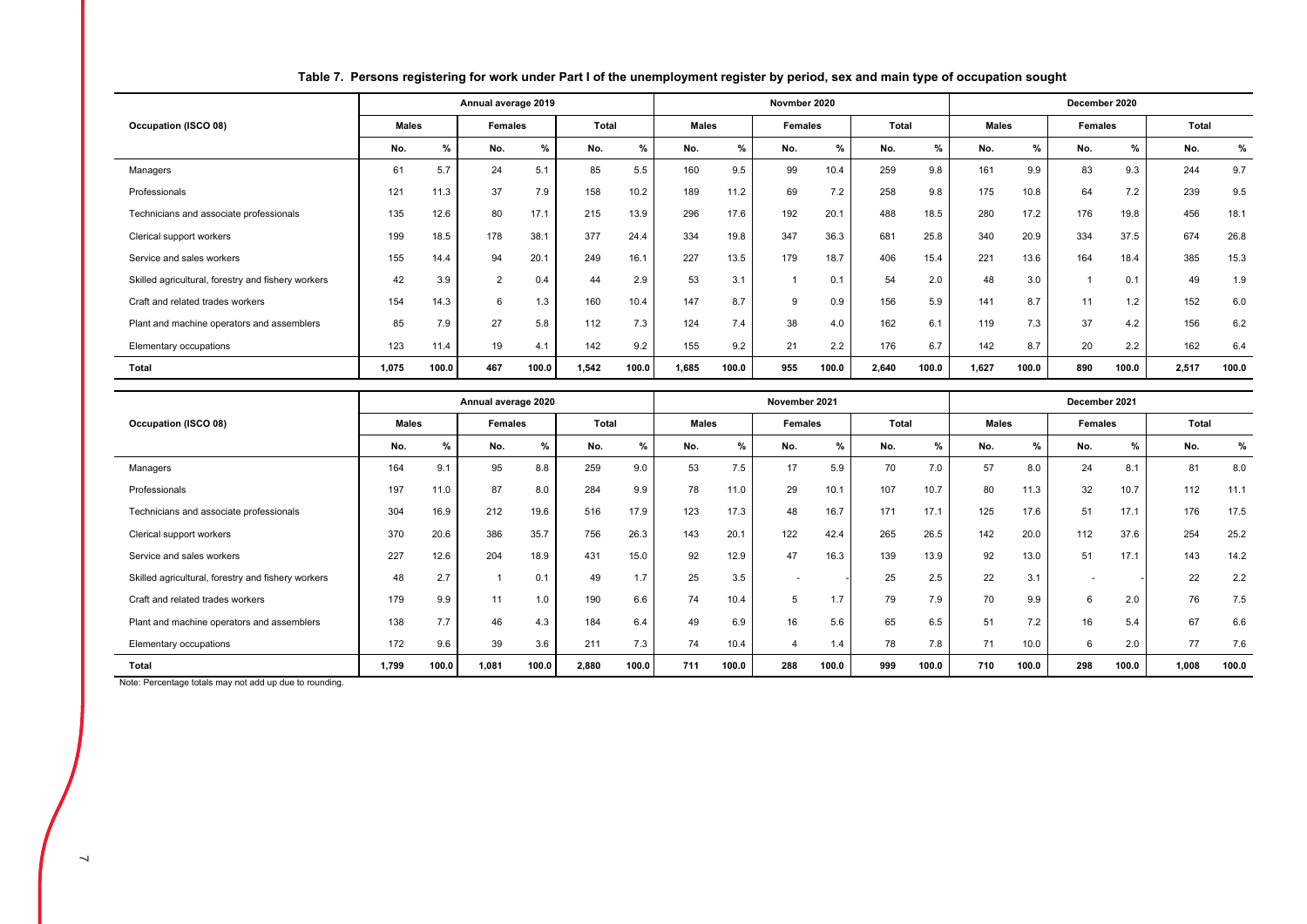| Age group    |              | Annual average 2019      |                |              | Annual average 2020 |              |              | November 2020            |              |              | November 2021  |                |              | December 2020            |              |                | December 2021            |                |
|--------------|--------------|--------------------------|----------------|--------------|---------------------|--------------|--------------|--------------------------|--------------|--------------|----------------|----------------|--------------|--------------------------|--------------|----------------|--------------------------|----------------|
| and sex      | <b>Malta</b> | Gozo                     | <b>Total</b>   | <b>Malta</b> | Gozo                | <b>Total</b> | <b>Malta</b> | Gozo                     | <b>Total</b> | <b>Malta</b> | Gozo           | <b>Total</b>   | <b>Malta</b> | Gozo                     | <b>Total</b> | <b>Malta</b>   | Gozo                     | <b>Total</b>   |
| Under 20     | 10           | $\overline{\phantom{a}}$ | 10             | 11           |                     | 11           | 11           | $\blacksquare$           | 11           | 8            | $\blacksquare$ | 8              | 9            |                          | 9            | 8              | $\blacksquare$           | 8              |
| Males        | 6            | $\blacksquare$           | 6              | 6            | $\blacksquare$      | 6            | 5            | $\blacksquare$           | 5            | 8            |                | 8              | 6            |                          | 6            | 8              |                          | 8              |
| Females      | 4            | $\blacksquare$           | 4              | 5            | $\sim$              | 5            | 6            | $\overline{\phantom{a}}$ | 6            |              |                | $\sim$         | 3            |                          | 3            |                | $\overline{\phantom{a}}$ | $\mathbf 0$    |
| $20 - 24$    | 17           | 3                        | 20             | 33           | 3                   | 36           | 25           | $\mathbf{2}$             | 27           | 16           | $\overline{2}$ | 18             | 30           | $\overline{2}$           | 32           | 16             | 3                        | 19             |
| Males        | 11           | $\overline{2}$           | 13             | 23           | 3                   | 26           | 17           | $\overline{2}$           | 19           | 12           | $\overline{c}$ | 14             | 20           | $\overline{c}$           | 22           | 12             | 3                        | 15             |
| Females      | 6            | $\mathbf{1}$             | $\overline{7}$ | 10           | $\blacksquare$      | 10           | 8            | $\overline{\phantom{a}}$ | 8            | 4            |                | $\overline{4}$ | 10           |                          | 10           | $\overline{4}$ | $\blacksquare$           | $\overline{4}$ |
| 25-29        | 15           | $\mathbf{1}$             | 16             | 36           | $\overline{2}$      | 38           | 33           | $\mathbf{1}$             | 34           | 9            | $\overline{1}$ | 10             | 30           | $\overline{\phantom{a}}$ | 30           | 11             | $\mathbf{2}$             | 13             |
| Males        | 11           | $\blacksquare$           | 11             | 23           | $\mathbf{1}$        | 24           | 22           | $\overline{1}$           | 23           | 5            |                | 5              | 22           |                          | 22           | 8              | $\overline{1}$           | 9              |
| Females      | 4            | $\mathbf{1}$             | 5              | 13           | $\mathbf{1}$        | 14           | 11           | $\sim$                   | 11           | 4            | $\overline{1}$ | 5              | 8            |                          | 8            | 3              | $\mathbf{1}$             | $\overline{4}$ |
| 30-44        | 55           | 4                        | 59             | 98           | 5                   | 103          | 107          | 3                        | 110          | 72           | $\mathbf{2}$   | 74             | 91           | 4                        | 95           | 57             | $\mathbf{1}$             | 58             |
| Males        | 41           | 3                        | 44             | 66           | $\mathbf{3}$        | 69           | 67           | $\sqrt{3}$               | 70           | 44           | $\overline{1}$ | 45             | 57           | 4                        | 61           | 34             | $\mathbf{1}$             | 35             |
| Females      | 14           | $\mathbf{1}$             | 15             | 32           | $\overline{2}$      | 34           | 40           | $\blacksquare$           | 40           | 28           | $\overline{1}$ | 29             | 34           | $\sim$                   | 34           | 23             | $\blacksquare$           | 23             |
| 45 and over  | 51           | $\mathbf{2}$             | 53             | 87           | 5                   | 92           | 69           | $\overline{7}$           | 76           | 65           | $\overline{2}$ | 67             | 74           | 8                        | 82           | 60             | 1                        | 61             |
| Males        | 37           | $\mathbf{1}$             | 38             | 62           | $\overline{4}$      | 66           | 47           | $\,6$                    | 53           | 52           | $\sim$         | 52             | 50           | 6                        | 56           | 51             | $\mathbf{1}$             | 52             |
| Females      | 14           | $\mathbf{1}$             | 15             | 25           | $\mathbf{1}$        | 26           | 22           | $\mathbf{1}$             | 23           | 13           | $\overline{2}$ | 15             | 24           | $\overline{2}$           | 26           | 9              | $\sim$                   | 9              |
| <b>Total</b> | 148          | 10                       | 158            | 265          | 15                  | 280          | 245          | 13                       | 258          | 170          | $\overline{7}$ | 177            | 234          | 14                       | 248          | 152            | $\overline{7}$           | 159            |
| Males        | 106          | 6                        | 112            | 180          | 11                  | 191          | 158          | 12                       | 170          | 121          | 3              | 124            | 155          | 12                       | 167          | 113            | 6                        | 119            |
| Females      | 42           | $\overline{4}$           | 46             | 85           | $\overline{4}$      | 89           | 87           | $\mathbf{1}$             | 88           | 49           | 4              | 53             | 79           | $\overline{2}$           | 81           | 39             | $\overline{1}$           | 40             |

**Table 8. Persons registering for work under Part II of the unemployment register by period, region, age group and sex**

 $\infty$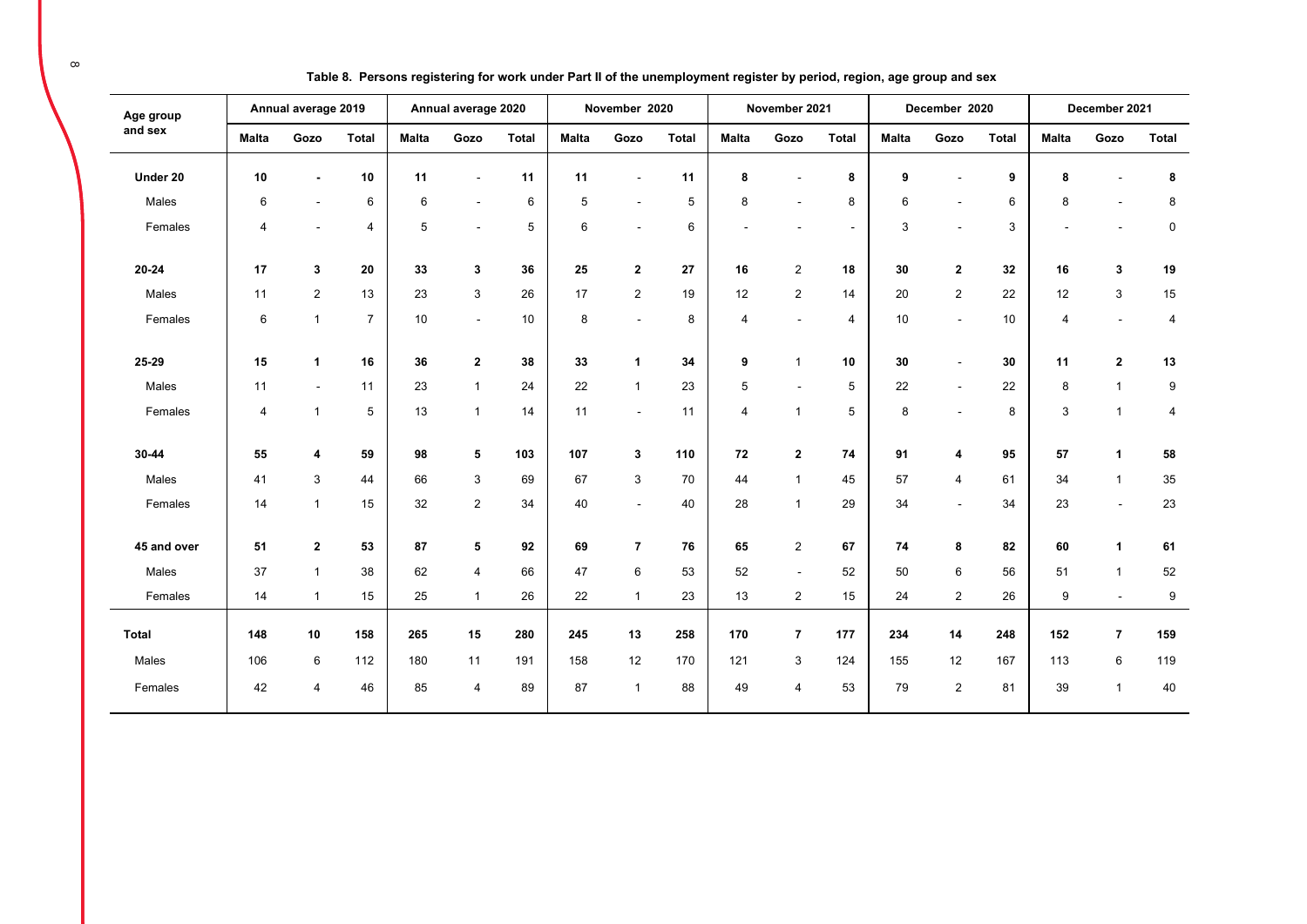**Table 9. Persons registering for work under Part II of the unemployment register by period, duration of registration and sex**

| <b>Duration of</b>      | Annual average |      | <b>November</b> |      | <b>December</b> |      |  |  |  |
|-------------------------|----------------|------|-----------------|------|-----------------|------|--|--|--|
| registration<br>and sex | 2019           | 2020 | 2020            | 2021 | 2020            | 2021 |  |  |  |
| Under 21 weeks          | 148            | 261  | 238             | 169  | 230             | 155  |  |  |  |
| Males                   | 104            | 177  | 157             | 119  | 159             | 116  |  |  |  |
| Females                 | 44             | 84   | 81              | 50   | 71              | 39   |  |  |  |
| 21 to 52 weeks          | 10             | 19   | 20              | 8    | 18              | 4    |  |  |  |
| Males                   | 8              | 14   | 13              | 5    | 8               | 3    |  |  |  |
| Females                 | $\overline{c}$ | 5    | $\overline{7}$  | 3    | 10              | 1    |  |  |  |
|                         |                |      |                 |      |                 |      |  |  |  |
| <b>Total</b>            | 158            | 280  | 258             | 177  | 248             | 159  |  |  |  |
| Males                   | 112            | 191  | 170             | 124  | 167             | 119  |  |  |  |
| Females                 | 46             | 89   | 88              | 53   | 81              | 40   |  |  |  |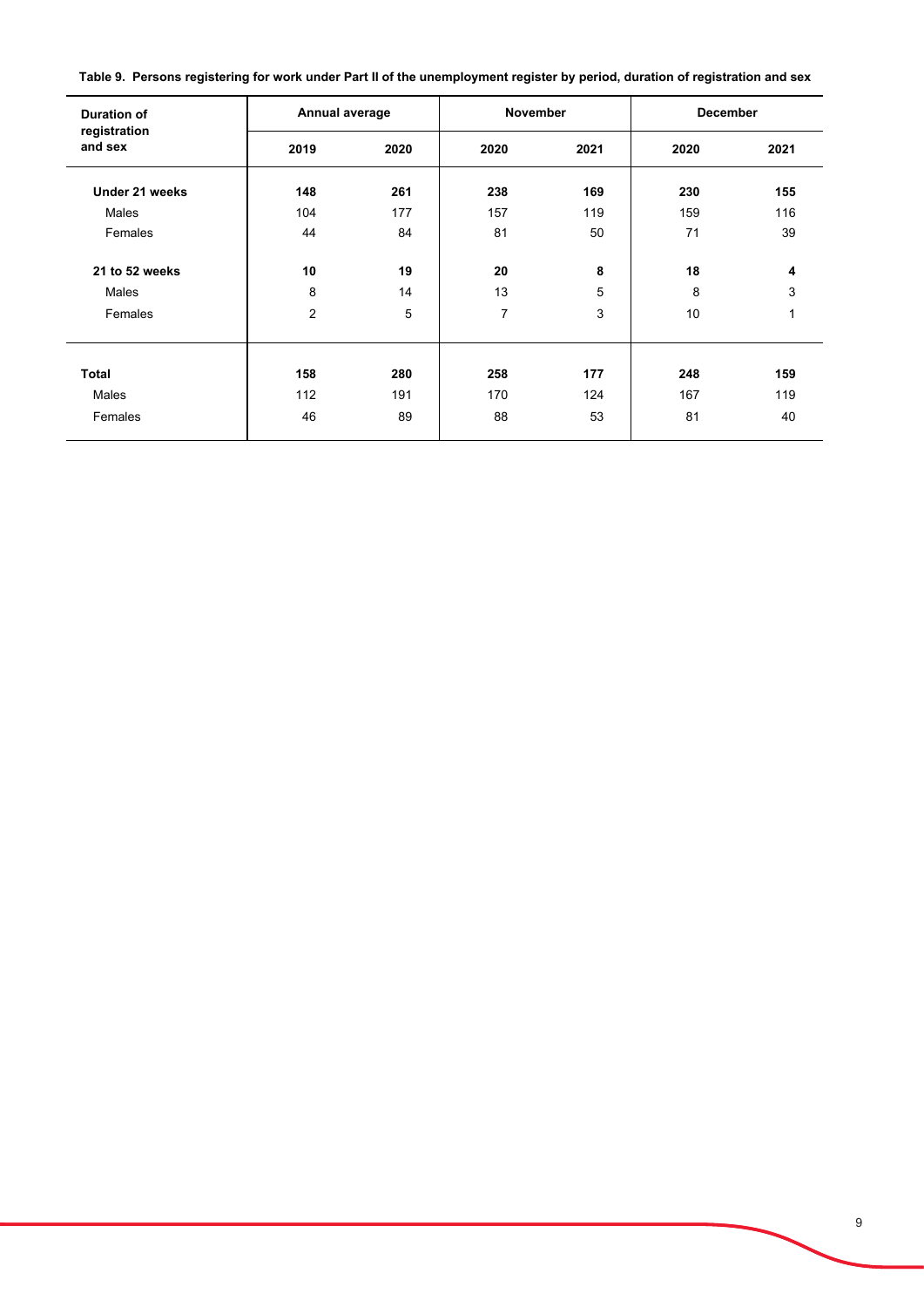**Table 10. Persons registering for work under Part II of the unemployment register by period, sex and main type of occupation sought** 

|                                                    | Annual average 2019 |       |                |                          |                 |       |                | November 2020 |                          |       |       |       |              |       | December 2020            |                          |       |       |  |  |  |
|----------------------------------------------------|---------------------|-------|----------------|--------------------------|-----------------|-------|----------------|---------------|--------------------------|-------|-------|-------|--------------|-------|--------------------------|--------------------------|-------|-------|--|--|--|
| Occupation (ISCO 08)                               | <b>Males</b>        |       | <b>Females</b> |                          | Total           |       | <b>Males</b>   |               | Females                  |       | Total |       | <b>Males</b> |       | <b>Females</b>           |                          | Total |       |  |  |  |
|                                                    | No.                 | %     | No.            | %                        | No.             | %     | No.            | %             | No.                      | %     | No.   | %     | No.          | %     | No.                      | %                        | No.   | %     |  |  |  |
| Managers                                           | 8                   | 7.1   | $\overline{2}$ | 4.3                      | 10 <sup>1</sup> | 6.3   | 19             | 11.2          | 11                       | 12.5  | 30    | 11.6  | 21           | 12.6  | 12                       | 14.8                     | 33    | 13.3  |  |  |  |
| Professionals                                      | 9                   | 8.0   | 3              | 6.5                      | 12              | 7.6   | 11             | 6.5           | 5                        | 5.7   | 16    | 6.2   | 11           | 6.6   | 3                        | 3.7                      | 14    | 5.6   |  |  |  |
| Technicians and associate professionals            | 16                  | 14.3  | 8              | 17.4                     | 24              | 15.2  | 29             | 17.1          | 16                       | 18.2  | 45    | 17.4  | 24           | 14.4  | 14                       | 17.3                     | 38    | 15.3  |  |  |  |
| Clerical support workers                           | 22                  | 19.6  | 22             | 47.8                     | 44              | 27.8  | 42             | 24.7          | 32                       | 36.4  | 74    | 28.7  | 47           | 28.1  | 34                       | 42.0                     | 81    | 32.7  |  |  |  |
| Service and sales workers                          | 14                  | 12.5  | 8              | 17.4                     | 22              | 13.9  | 23             | 13.5          | 19                       | 21.6  | 42    | 16.3  | 20           | 12.0  | 14                       | 17.3                     | 34    | 13.7  |  |  |  |
| Skilled agricultural, forestry and fishery workers |                     | 3.6   |                | $\overline{\phantom{a}}$ |                 | 2.5   | 9              | 5.3           | $\overline{\phantom{0}}$ |       | 9     | 3.5   | 8            | 4.8   | $\overline{\phantom{a}}$ | $\overline{\phantom{a}}$ | 8     | 3.2   |  |  |  |
| Craft and related trades workers                   | 17                  | 15.2  |                | $\sim$                   | 17              | 10.8  | 14             | 8.2           | $\overline{a}$           |       | 14    | 5.4   | 16           | 9.6   | $\overline{\phantom{a}}$ | $\overline{\phantom{a}}$ | 16    | 6.5   |  |  |  |
| Plant and machine operators and assemblers         | 10                  | 8.9   | $\mathcal{P}$  | 4.3                      | 12              | 7.6   | $\overline{ }$ | 4.1           | 5                        | 5.7   | 12    | 4.7   | 11           | 6.6   | 3                        | 3.7                      | 14    | 5.6   |  |  |  |
| Elementary occupations                             | 12                  | 10.7  |                | 2.2                      | 13              | 8.2   | 16             | 9.4           | $\overline{\phantom{a}}$ |       | 16    | 6.2   | 9            | 5.4   |                          | 1.2                      | 10    | 4.0   |  |  |  |
| <b>Total</b>                                       | 112                 | 100.0 | 46             | 100.0                    | 158             | 100.0 | 170            | 100.0         | 88                       | 100.0 | 258   | 100.0 | 167          | 100.0 | 81                       | 100.0                    | 248   | 100.0 |  |  |  |

|                                                                                                                             | Annual average 2020 |       |                |                          |       |       |                | November 2021 |                          |        |                |       |              |       | December 2021            |                          |       |       |  |  |  |
|-----------------------------------------------------------------------------------------------------------------------------|---------------------|-------|----------------|--------------------------|-------|-------|----------------|---------------|--------------------------|--------|----------------|-------|--------------|-------|--------------------------|--------------------------|-------|-------|--|--|--|
| Occupation (ISCO 08)                                                                                                        | <b>Males</b>        |       | <b>Females</b> |                          | Total |       | <b>Males</b>   |               | <b>Females</b>           |        | Total          |       | <b>Males</b> |       | <b>Females</b>           |                          | Total |       |  |  |  |
|                                                                                                                             | No.                 | $\%$  | No.            | %                        | No.   | %     | No.            | $\frac{9}{6}$ | No.                      | %      | No.            | %     | No.          | %     | No.                      | %                        | No.   | %     |  |  |  |
| Managers                                                                                                                    | 19                  | 9.9   | 8              | 9.0                      | 27    | 9.6   | 16             | 12.9          | 5                        | 9.4    | 21             | 11.9  | 9            | 7.6   | 5                        | 12.5                     | 14    | 8.8   |  |  |  |
| Professionals                                                                                                               | 15                  | 7.9   | 6              | 6.7                      | 21    | 7.5   | 11             | 8.9           |                          | 7.5    | 15             | 8.5   | 13           | 10.9  | 3                        | 7.5                      | 16    | 10.1  |  |  |  |
| Technicians and associate professionals                                                                                     | 37                  | 19.4  | 19             | 21.3                     | 56    | 20.0  | 27             | 21.8          | $\overline{ }$           | 13.2   | 34             | 19.2  | 21           | 17.6  | 10                       | 25.0                     | 31    | 19.5  |  |  |  |
| Clerical support workers                                                                                                    | 40                  | 20.9  | 32             | 36.0                     | 72    | 25.7  | 21             | 16.9          | 26                       | 49.1   | 47             | 26.6  | 20           | 16.8  | 18                       | 45.0                     | 38    | 23.9  |  |  |  |
| Service and sales workers                                                                                                   | 27                  | 14.1  | 19             | 21.3                     | 46    | 16.4  | 14             | 11.3          | 9                        | 17.0   | 23             | 13.0  | 14           | 11.8  | $\overline{4}$           | 10.0                     | 18    | 11.3  |  |  |  |
| Skilled agricultural, forestry and fishery workers                                                                          | 5                   | 2.6   |                | $\overline{\phantom{0}}$ | 5     | 1.8   | 3              | 2.4           | $\overline{\phantom{a}}$ | $\sim$ | 3              | 1.7   | 3            | 2.5   | $\overline{\phantom{a}}$ | $\overline{\phantom{a}}$ | 3     | 1.9   |  |  |  |
| Craft and related trades workers                                                                                            | 21                  | 11.0  |                | $\overline{\phantom{a}}$ | 21    | 7.5   | 11             | 8.9           |                          |        | 12             | 6.8   | 11           | 9.2   | $\overline{\phantom{a}}$ |                          | 11    | 6.9   |  |  |  |
| Plant and machine operators and assemblers                                                                                  | 11                  | 5.8   | 2              | 2.2                      | 13    | 4.6   | $\overline{ }$ | 5.6           | $\Omega$                 | 0.0    | $\overline{ }$ | 4.0   | 10           | 8.4   | $\overline{\phantom{a}}$ | $\overline{\phantom{0}}$ | 10    | 6.3   |  |  |  |
| Elementary occupations                                                                                                      | 16                  | 8.4   | 3              | 3.4                      | 19    | 6.8   | 14             | 11.3          |                          | 1.9    | 15             | 8.5   | 18           | 15.1  | ٠                        |                          | 18    | 11.3  |  |  |  |
| <b>Total</b><br>$\mathbf{r}$ , and $\mathbf{r}$ , and $\mathbf{r}$ , and $\mathbf{r}$ , and $\mathbf{r}$ , and $\mathbf{r}$ | 191                 | 100.0 | 89             | 100.0                    | 280   | 100.0 | 124            | 100.0         | 53                       | 100.0  | 177            | 100.0 | 119          | 100.0 | 40                       | 100.0                    | 159   | 100.0 |  |  |  |

Note: Percentage totals may not add up due to rounding.